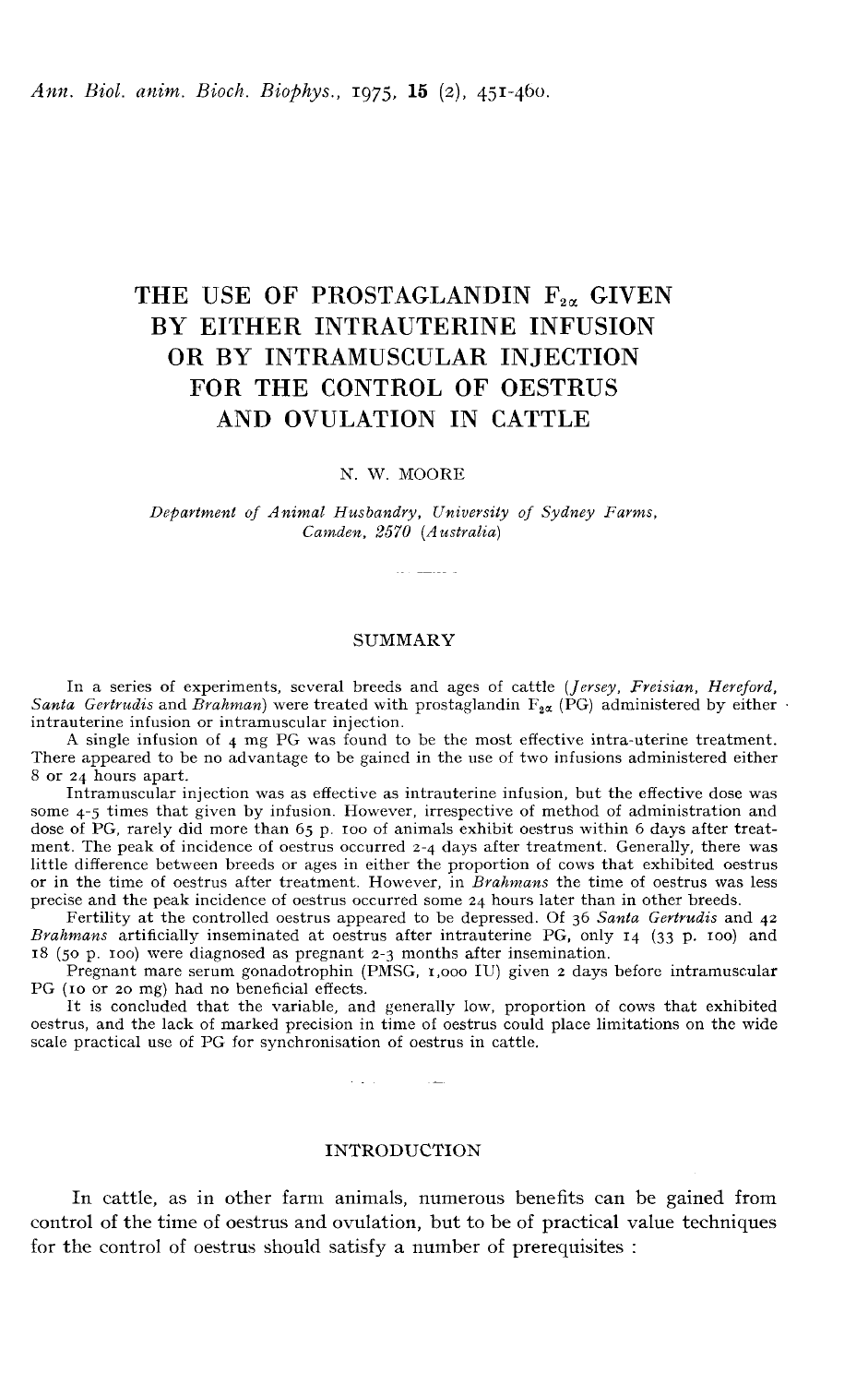- 
- 1. Simplicity. 2. Control achieved in a large proportion of animals.
- 3. Marked precision in the time of oestrus and ovulation after treatment.
- 4. Fertility at the controlled oestrus must not be adversely affected.
- 5. Preparations used must be cheap, readily available and without unacceptable side effects.

Early reports on the use prostaglandin  $F_{2\alpha}$  (PG) in cattle suggested that some, table side effects.<br>
Early reports on the use prostaglandin  $F_{2\alpha}$  (PG) in cattle suggested that some,<br>
or even all, of these pre-requisites might be satified (LAUDERDALE, 1972 ; LOUIS<br> *et al.*, 1972 ; ROWSON *et al.*,  $et$  al., 1972; Rowson  $et$  al., 1972).<br>In an initial experiment (Moore, 1974) involving over 140 cows, in which an

attempt was made to induce superovulation at pre-determined times, pregnant mare serum gonadotrophin (PMSG) or an equine anterior pituitary extract (HAP) was given in conjunction with either daily injections of progesterone (40 mg/day) or  $PG$ administered by intrauterine infusion on two consecutive days (0.5 mg/infusion). Both progesterone and PG controlled the time of ovulation and PMSG and HAP induced superovulation, but only some 60 p. IOO of animals exhibited oestrus after treatment.

In a series of experiments which followed the initial investigation, PG was administered by intrauterine infusion or intramuscular injection, in a range of breeds of cattle. Prostaglandin  $F_{2\alpha}$  was chosen because of its relative ease of availability and because of an assumed absence of unacceptable side effects.

#### EXPERIMENTAL PROCEDURES AND RESULTS

PG (Fuji Chemicals, Japan) was supplied in solution in ethanol (25 mg/ml) and was stored<br>at 5°C. Immediately prior to use the ethanol solution was diluted with cold normal saline contai-<br>ning ago  $UU$ ml popisillin and too ning 200 IU/ml penicillin and roo IU/ml streptomycin sulphate to give final concentrations of  $i$  mg/ml for intrauterine and  $5$  mg/ml for intramuscular treatment.

Intrauterine infusions were carried out using a « Neilson » catheter inserted via the cervix into the lumen of the uterine horn ipsilateral to the ovary containing the corpus luteum, while intramuscular injections were given in the neck area. At the time of treatment both ovaries were palpated *per rectum* and animals which did not show a well developed corpus luteum were discarded.

During the course of the experiments the animals were inspected at least twice daily for oestrous behaviour. Only those cows which stood to be mounted by other cows or by vasectomised bulls were considered to have exhibited oestrus.

#### Experiment 1.

## The effect of PG administered once or twice by intrauterine infusion

Two tests were involved and in Test I eleven mature Santa Gertrudis cows and 40 heifers were used. The heifers were from  $I_2^1$  to  $2\frac{1}{2}$  years of age and the cows had calved at least 4 months prior to the experiment.

The cows and heifers were divided as eqally as possible between the different treatment groups and each animal received a total dose of 2 or 4 mg PG given as a single infusion or as two equal infusions 24 hours apart (table r). PG was administered between the 6th and 16 days after oestrus.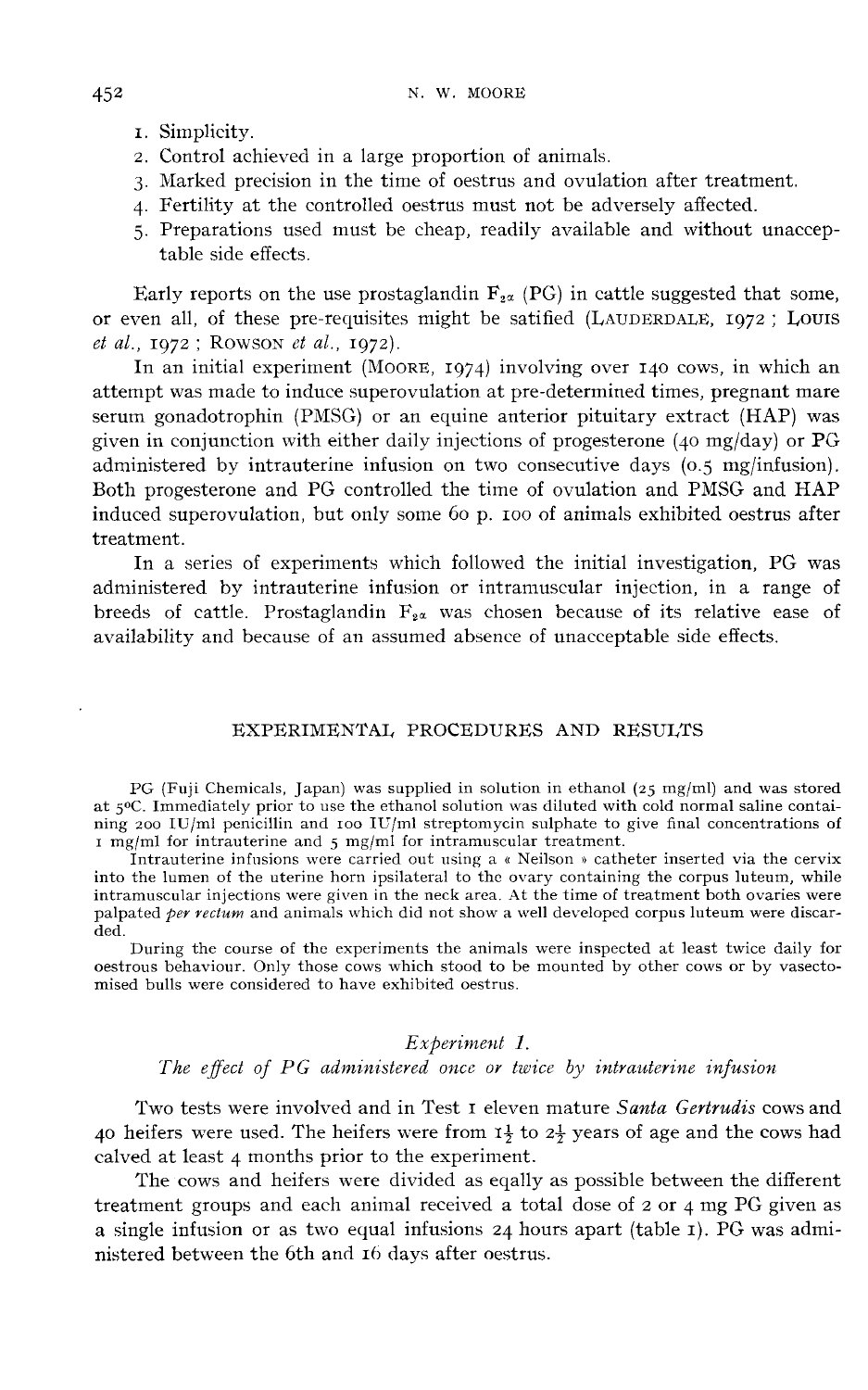Animals that exhibited oestrus after treatment were inseminated with frozen semen collected from Santa Gertrudis bulls and fertility was assessed by rectal palpation 8 weeks after insemination.

#### TABLE I

#### The incidence of oestrus and fertility following PG administered once or twice by intrauterine infusion

Expt. I, Test I

| Total          |                              |                | Number of cows in oestrus |                     |           | Total cows |            |                |  |  |
|----------------|------------------------------|----------------|---------------------------|---------------------|-----------|------------|------------|----------------|--|--|
| dose PG        | Number of<br>infusions $(1)$ |                |                           | Days after PG $(2)$ |           | Treated    | In oestrus | Pregnant $(3)$ |  |  |
| (mg)           |                              | $\overline{2}$ | 3                         | 4                   | 5         |            | (% )       | (%)            |  |  |
| $\overline{2}$ | $\overline{1}$               |                | 6                         |                     | 1         | 13         | $9 - 69$   | $6 - 67$       |  |  |
| $\overline{2}$ | $\mathbf{2}$                 | 0              | $\cdot$                   | 4                   | 3         | 12         | $9 - 75$   | $2 - 22$       |  |  |
| 4              |                              |                | 9                         |                     | $\ddot{}$ | 15         | $13 - 87$  | $3 - 27$       |  |  |
| 4              | ッ                            | ۰.             | $\ddot{2}$                |                     | $\theta$  | 11         | $11 - 100$ | $3 - 23$       |  |  |
| Total          |                              | 4              | 19                        | 13                  | 6         | 51         | $42 - 82$  | $14 - 33$      |  |  |

Santa Gertrudis heifers and cows

 $(1)$  PG administered either as one infusion or as two infusions 24 hours apart.

- <sup>(2)</sup> Days after first PG infusion.
- (3) Results of rectal palpations.

Of the 51 cows treated 42 were observed in oestrus during the first 5 days after treatment. The administration of PG on two consecutive days was no more effective than a single treatment but there was a suggestion that the oestrous response follothan a single treatment out there was a suggestion that the oestrous response rollowing 4 mg was more effective than after 2 mg (24 of 26 v 18 of 25 cows in oestrus ;  $\chi^2 = 3.62$ ; P  $\simeq 0.05$ ). Fertility to insemination

In Test 2 Freisian heifers of  $1\frac{1}{2}$  of  $2\frac{1}{2}$  years of age and non-lactating cows were used and each animal received a standard dose of 4 mg PG administered at one infusion (table 2). The stage of the oestrous cycle at which the PG was administered was unknown, but all animals had well developed corpora lutea at the time of treatment.

Of  $118$  animals treated,  $71$  (60 p. 100) were observed in oestrus during the first 6 days after treatment, 46 of the  $71$  (65 p. 100) were in oestrus on the second or third day after treatment. It appeared that treatment might have been more effective in heifers than in the dry cows, but the difference failed to achieve significance (58 of 90 v 13 of 28;  $\chi^2 = 2.9$ I,  $P > 0.05$ ).

The cows were not mated and hence no data are available on fertility at the controlled oestrus.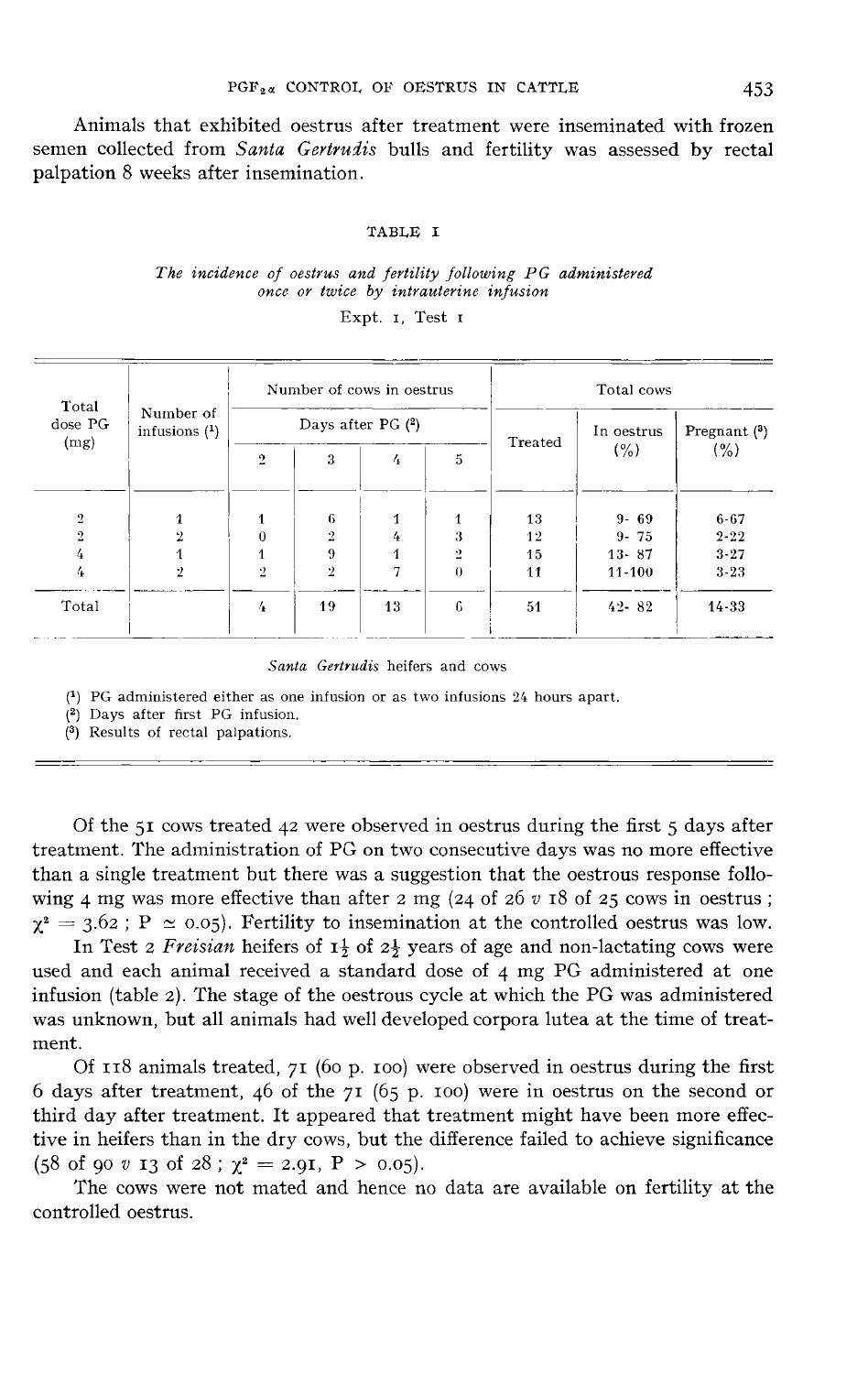#### TABLE 2

The incidence of oestrus in the Freisian following a single intrauterine infusion of  $4$  mg  $PG$ Expt. I. Test 2

|                |                |                |                |                | Number of cows in oestrus |          |                |    |                |                |         | Total cows |
|----------------|----------------|----------------|----------------|----------------|---------------------------|----------|----------------|----|----------------|----------------|---------|------------|
| Type<br>of cow |                |                |                |                | Days after treatment      |          |                |    |                |                | Treated | In oestrus |
|                | $1\frac{1}{2}$ | $\mathbf{2}$   | $2\frac{1}{2}$ | 3              | $3\frac{1}{2}$            | 4        | $4\frac{1}{2}$ | 5  | $5\frac{1}{2}$ | 6              |         | (%)        |
| Heifer         | $\overline{2}$ | 3              | 7              | 20             | 9                         | 6        | 3              | 6  | $\theta$       | $\overline{2}$ | 90      | 58-64      |
| Dry cow        | $\bf{0}$       | $\overline{2}$ | 1              | $\overline{2}$ | $\overline{2}$            | $\theta$ | $\theta$       | 6  | $\theta$       | $\theta$       | 28      | $13 - 44$  |
| Total          | $\overline{2}$ | 5              | 8              | 22             | 44                        | 6        | 3              | 12 | $\theta$       | $\overline{2}$ | 118     | $71 - 60$  |

#### Experiment 2.

The effect of time interval between successive infusions of PG

Two tests were involved and as in Expt. I, Test I was a small scale investigatory trial involving several treatments, while Test 2 was a larger scale trial carried out to assess the efficiency of the most promising treatment used in Test s. In both tests the stage of oestrous cycle at which the animals were treated was unknown, but all animals had well formed corpora lutea at the time of treatment.

#### Test 1.

Thirteen mature non-lactating Jersey cows and  $r_7$  beef breed heifers (*Hereford* and *Shorthorn*) of  $I_7$  to 2 years of age were treated with a single intrauterine infusion of 2 mg PG or with two infusions each of 2 mg administered at intervals of 8 or 24 hours (table 3). The cows and heifers were divided as equally as possible between the three treatments but there was no difference between them in their response to treatment.

#### TABLE 3

The incidence of oestrus following PG administered by intrauterine infusion once, or twice at intervals of 8 or 24 hours Expt. 2, Test I

| Number of                |                |              |                |   | Number of cows in oestrus  |        |                |   |    | Total cows          |
|--------------------------|----------------|--------------|----------------|---|----------------------------|--------|----------------|---|----|---------------------|
| infusions<br>and time    |                |              |                |   | Days after treatment $(1)$ |        |                |   |    |                     |
| interval                 | $1\frac{1}{2}$ | $\mathbf{2}$ | $2\frac{1}{2}$ | 3 | 3†                         | 4      | $4\frac{1}{2}$ | 5 |    | Treated iIn oestrus |
| One                      |                |              | 0              |   | 0                          | 0      |                |   | 10 |                     |
| Two $(24 \text{ hrs})$   | 0              | ۰.           |                |   | $\ddot{\phantom{0}}$       | $_{0}$ |                |   | 10 |                     |
| $(8 \text{ hrs})$<br>Two |                | 9            |                | റ | 0                          | 0      |                |   | 40 |                     |
| Total                    |                | 5            | 5              |   |                            | 0      |                |   | 30 |                     |

(1) Days after first infusion.

2 mg PG given at each infusion.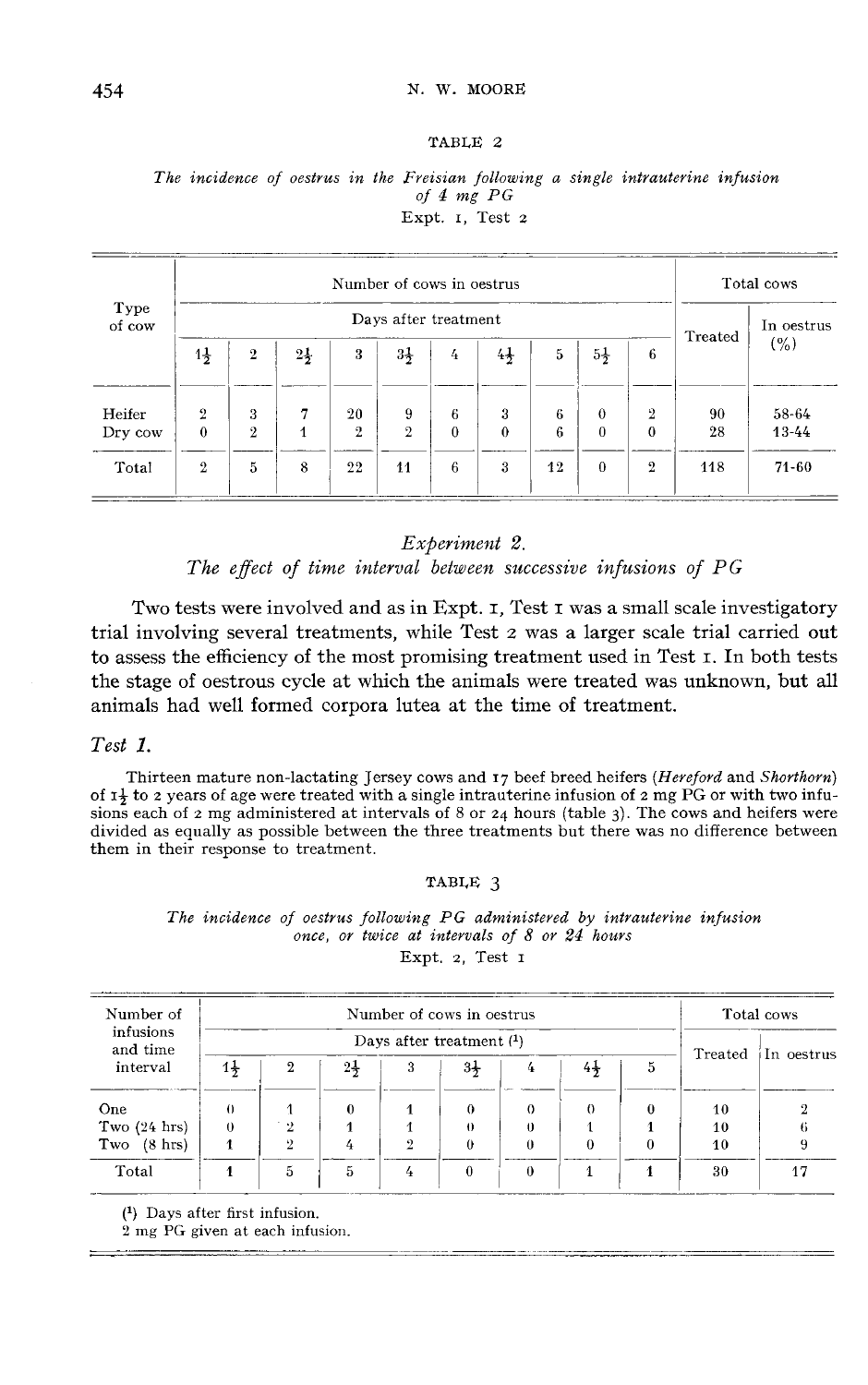Seventeen of the 30 cows were in oestrus within  $5$  days of treatment, and  $14$ of the 17 were first observed in oestrus over a period of 24 hours from 2 to 3 days<br>after the first PG infusion. Overall there was a significant effect ( $P < 0.01$ ) of number<br>and time claration between PG infusions and it and time elapsing between PG infusions and it appeared that two infusions spaced 8 hours apart might be the most effective treatment.

The cows were not mated, and hence no data are available on fertility at the controlled oestrus.

## Test 2.

Brahman cows and heifers, Jersey cows and Hereford heifers were treated with two infusions each of 2 mg PG spaced 8 hours apart (table 4). The *Brahman* cows were either non-lactating Fest 2.<br>Brahman cows and heifers, Jersey cows and Hereford heifers were treated with two infusions<br>each of 2 mg PG spaced 8 hours apart (table 4). The Brahman cows were either non-lactating<br>(dry) or had calves of at least all heifers were of at least  $14$  months of age. Brahmans that exhibited oestrus after treatment were inseminated with frozen semen of Brahman bulls of known high fertility, whilst the *Jerseys* (dry) or had calves of at least 4 months of age at foot (wet); the *Jerseys* were not lactating and all heifers were of at least  $\tau_4$  months of age. *Brahmans* that exhibited oestrus after treatment were inseminated wit

#### TABLE 4

#### The incidence of oestrus and fertility following two intrauterine infusions each of 2 mg PG given 8 hours apart

Expt. 2, Trial 2

|                                   |                |                |                |              |                |   | Number of cows in oestrus  |                |                |                |         | Total cows |           |
|-----------------------------------|----------------|----------------|----------------|--------------|----------------|---|----------------------------|----------------|----------------|----------------|---------|------------|-----------|
| Type of cow                       |                |                |                |              |                |   | Days after treatment $(1)$ |                |                |                | Treated | In         | Pregnant  |
|                                   | $1\frac{1}{2}$ | $\overline{2}$ | $2\frac{1}{2}$ | 3            | $3\frac{1}{2}$ | 4 | 44                         | 5              | $5\frac{1}{2}$ | 6              |         | oestrus    | $^{(2)}$  |
| Brah. Heifer                      | 1              | 0              | 1              | 1            | $\theta$       | 3 | 1                          | $\theta$       | 1              | 1              | 34      | 9          | 3         |
| <i>Brah.</i> Cow-wet              | 0              | 0              | 1              | $\theta$     |                |   | 1                          | $\Omega$       | 4              | $\theta$       | 14      | 5          | 4         |
| Brah. Cow-drv                     | ž              |                | 3              | $\theta$     | 6              | 4 | $\overline{2}$             | $\overline{2}$ | $\theta$       | $\overline{2}$ | 25      | $^{22}$    | 11        |
| Jer. Cow-dry                      |                | 4              | 24             | 19           | 12             | 7 | $\mathbf{1}$               | $\theta$       | $\Omega$       | 1              | 122     | 69         |           |
| Her. Heifer                       | $\Omega$       | $\overline{2}$ | $\theta$       | 6            | 1              |   | $\theta$                   | $\theta$       | $\theta$       | $\Omega$       | 17      | 10         |           |
| Total Brah.                       | 3              | 1              | 5              | $\mathbf{1}$ | 7              | 8 | 4                          | $\overline{2}$ | $\overline{2}$ | 3              | 73      | $36-49 \%$ | $18-50\%$ |
| Total <i>Jer.</i> $+$ <i>Her.</i> | $\mathbf{1}$   | 6              | 24             | 25           | 13             | 8 | $\mathbf{1}$               | $\theta$       | $\Omega$       | 1              | 139     | $79-57$ %  |           |

 $(1)$  Days after first infusion.

(2) Results of rectal palpation.

Brah.: Brahman.

 $Jer.$  :  $Jersey.$ 

Her. : Hereford.

Overall, results of Test 2 when compared with those of Test i were disappointing. Of 212 cows treated only 115 were observed in oestrus. Whilst there was little difference between breeds in the proportion of treated cows that exhibited oestrus, there was a marked difference between breeds in the precision of time of oestrus. Of the rence between breeds in the proportion of treated cows that exhibited oestrus, there was a marked difference between breeds in the precision of time of oestrus. Of the 79 Jersey and Herefords which showed oestrus 62 (78 p 79 Jersey and Herefords which showed oestrus 62 (78 p. 100) were observed in oestrus between  $2\frac{1}{2}$  and  $3\frac{1}{2}$  days after treatment, whilst in the *Brahmans* there was less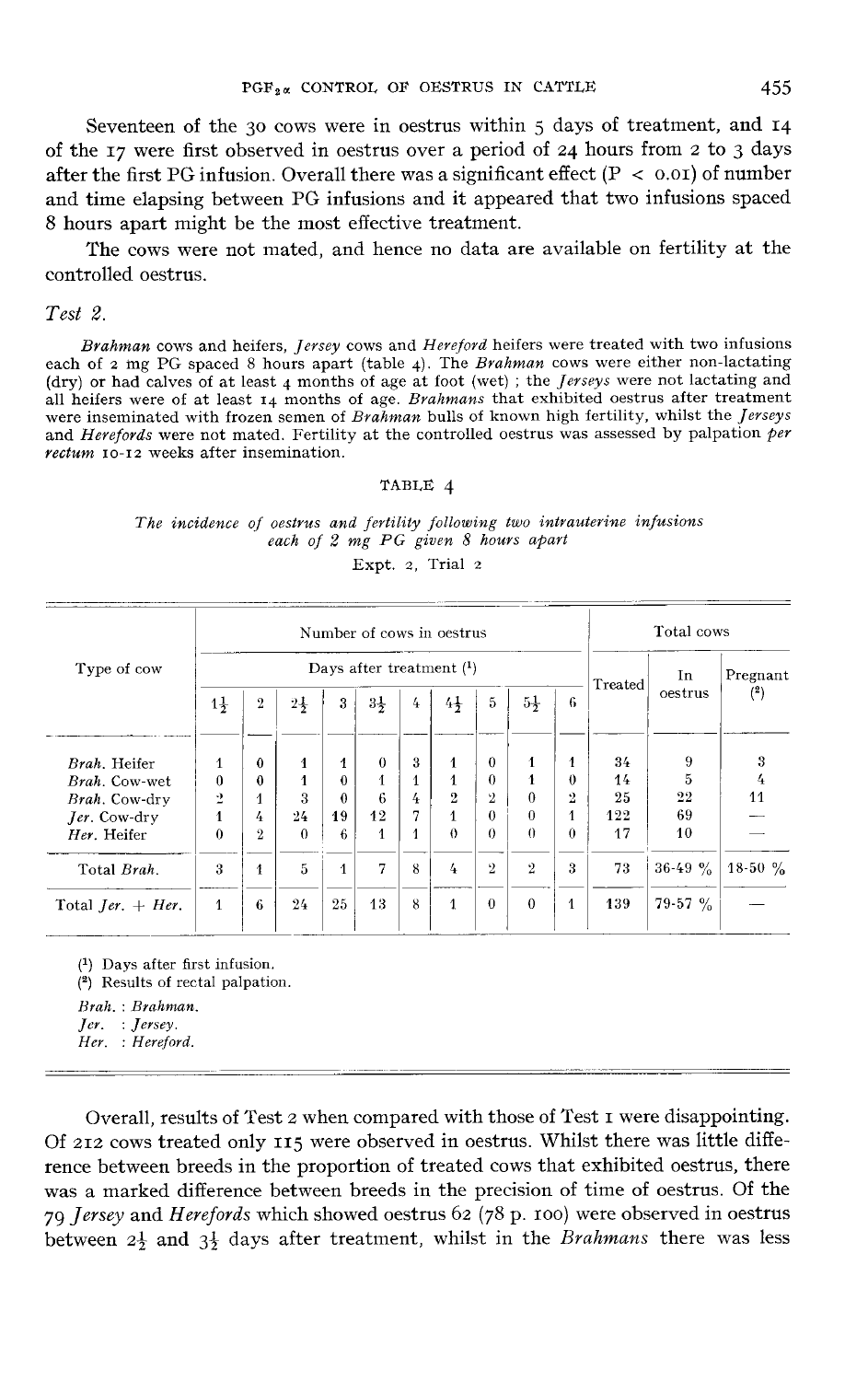N. W. MOORE

precision in the time of oestrus and the peak of oestrus occurred between  $3\frac{1}{2}$  and  $4\frac{1}{2}$ days after the first PG infusion  $(190f 36$  in oestrus, 53 p. 100).

All 36 Brahmans in oestrus after treatment were inseminated, but only 18 were diagnosed as pregnant 10-12 weeks after insemination.

## Experiment 3. The effect of PG administered by intramuscular injection

Mature, non-lactating *Jersey* cows were given 15, 20 or 27 mg PG by intramuscular injection (table 5). The stage of the oestrous cycle at which animals were treated was unknown, and the cows were not mated after treatment.

#### TABLE 5

#### The incidence of oestrus following PG administered by intramuscular injection Expt. 3

|                 |                | Number of cows in oestrus | Total cows |            |           |  |
|-----------------|----------------|---------------------------|------------|------------|-----------|--|
| Dose PG<br>(mg) |                | Days after treatment      | Treated    | In oestrus |           |  |
|                 | $\overline{2}$ | 3                         |            |            | (%)       |  |
| 15              | 3              | 4                         | 9.         | 17         | $9 - 53$  |  |
| 20              | 3              |                           |            | 17         | $14 - 82$ |  |
| 27              | 5              | 4                         | 5          | 17         | $14 - 82$ |  |
| Total           | 11             | 15                        | 11         | 51         | 37-73     |  |

Thirty seven of the 51 cows treated exhibited oestrus, all over the period of <sup>2</sup> to 4days after the injection of PG. Dose PG had no effect upon the time of oestrus, but the proportion of cows which exhibited oestrus following 15 mg PG was less than that following the higher doses (9 of 17  $v$  28 of 34; P < 0.05).

# Experiment 4. The effect of pregnant mare serum gonadotrophin (PMSG) on the response to intramuscular treatment with PG

Sixteen beef breed heifers (Hereford and Shorthorn) were used in the experiment (table 6). All received a single intramuscular injection of io or 20 mg PG given between Days io and 12 after oestrus and half received a single subcutaneous injection of 1,000 IU PMSG two days before PG treatment.

The effectiveness of treatment was assessed by ovarian palpation per rectum, by peripheral plasma levels of progesterone and by the incidence of oestrus after treatment. Progesterone levels The effectiveness of treatment was assessed by ovarian palpation *per rectum*, by peripheral<br>plasma levels of progesterone and by the incidence of oestrus after treatment. Progesterone levels<br>were measured by a competitiv were measured by a competitive protein binding assay (NEILL *et al.*, 1967) carried out on jugular vein plasma collected daily for 4 days prior to PG treatment, twice daily on the day of PG treatment and for the following 4 days, and thereafter daily or every second day for a further 20 days.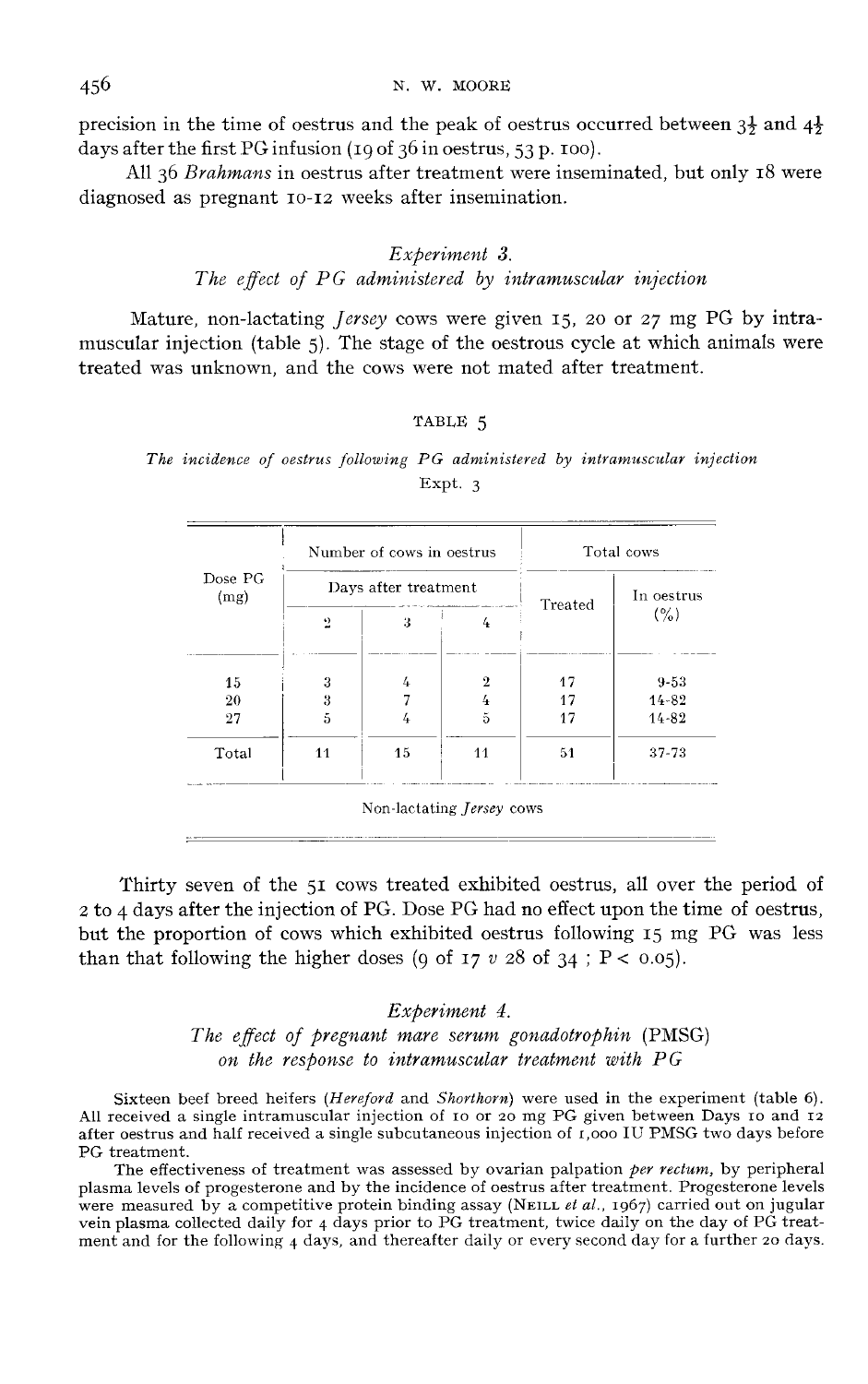#### TABLE 6

| Treatment |           | Number of cows |            |  |  |  |
|-----------|-----------|----------------|------------|--|--|--|
| PMSG (IU) | $PG$ (mg) | Treated        | In oestrus |  |  |  |
| 1,000     | 10        | 4              | 3          |  |  |  |
| 1,000     | 20        |                | 3          |  |  |  |
| Nil       | 10        |                | 3          |  |  |  |
| Nil       | 20        | 4              | 3          |  |  |  |
| Total     |           | 16             | 12         |  |  |  |

The incidence of oestrus in heifers following PMSG and PG administered by intramuscular injection

Expt. 4

Beef breed heifers

PMSG given 2 days before PG.

Twelve heifers were in oestrus following treatment, all of the 6 that received PG alone were in oestrus on the 3rd day after PG, while of the 6 that received PMSG and PG, 2 were in oestrus on the 5th day and one on each of the 6th, 7th, 9th and nth days after PG. Dose of PG had no effect upon number of heifers in oestrus, time of oestrus, or plasma progesterone levels. PMSG had little effect upon number of ovulations. Of the 8 heifers treated with PMSG, all but one had only one corpus luteum, the remaining animal had 2, while all heifers given PG alone had one corpus luteum.

Irrespective of the treatment employed, progesterone levels declined within <sup>24</sup> hours after PG injection, but there were marked differences in the patterns of progesterone levels between heifers that received PG alone and those given PMSG and PG. In all 8 animals treated with PG alone, progesterone levels declined to i ng/ml or less, within 24 hours of treatment. These low levels were maintained for 5-6 days after which they rose and then declined between 20 and 22 days after PG treatment. In animals treated with PMSG and PG a uniform pattern of progesterone levels was not observed. Levels declined after PG treatment, but in only 2 heifers were concentrations of  $I$  ng/ml or less maintained for more than 3 consecutive days. In the remaining heifers given PMSG and PG levels in individual animals varied between 2 ng/ml and undetectable for up to io days following treatment, after which they rose (5 heifers), or levels returned, within 48 hours, to those observed before PG treatment (I heifer).

Ovarian palpations supported the information gained from data on the incidence of oestrus and on progesterone levels. In all heifers, corpora lutea present at the time of PG treatment regressed, and regression was followed by ovulation and the formation of new corpora lutea with a subsequent rise in peripheral progesterone levels. However, progesterone levels during the oestrous cycle following treatment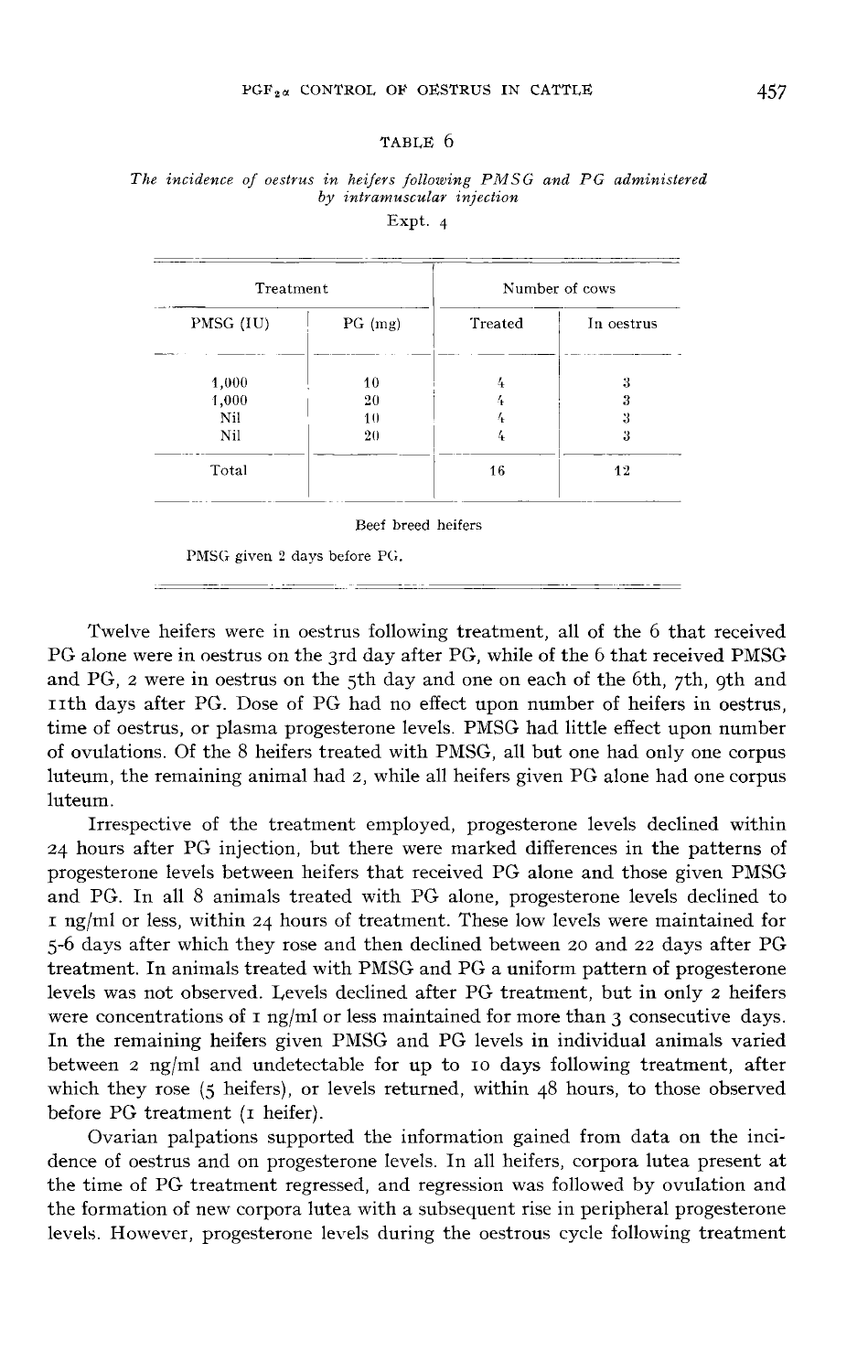appeared to be somewhat higher than those observed during the cycle preceding treatment. In the 12 heifers that exhibited oestrus following treatment, the mean progesterone levels on the 9th day of the oestrous cycle before and after treatment were  $4.6 + 0.6$  and  $6.9 + 0.8$  ng/ml plasma (P < 0.001).

#### DISCUSSION

The series of experiments clearly demonstrated the luteolytic activity of PG when administered by either intrauterine infusion or by intramuscular injection. The administration of PG, particularly by intramuscular injection, is relatively simple and rapid, but the variable and frequently low proportion of cows which exhibited oestrus following treatment and the lack of any marked precision in time of oestrus after treatment might well place some limitations on the wide scale use of PG for practical purposes. Even when the best available treatments were used on appreciable numbers of animals the proportion which exhibited oestrus rarely exceeded  $65$  p. 100, and oestrus was spread over some 4-5 days.

Observations on fertility were limited to two trials in which 33 p. 100 of Santa Gertrudis and 50 p. 100 of Brahman cows inseminated at the controlled oestrus of 1 G for practicar purposes. Even when the best available treatments were used on<br>appreciable numbers of animals the proportion which exhibited oestrus rarely exceeded<br>65 p. 100, and oestrus was spread over some 4-5 days were diagnosed as pregnant 2-3 months after insemination. Fertility rate in the Santa Gertrudis was low, but that for Brahmans might be acceptable.

When given by intrauterine infusion there was no advantage gained from giving more than a single treatment. A single infusion of  $\alpha$  mg appeared to be the optimum treatment. However, had somewhat lower doses of PG been used then some advantage may have been gained by the use of two infusions as indicated by Sanda Gerraans was low, but that<br>When given by intrauterine<br>giving more than a single treatme<br>optimum treatment. However, ha<br>some advantage may have been ga<br>the study of Rowson *et al.* (1972).<br>In breeds other than the *B* If more than a single treatment. A single infusion of 4 mg appeared to be the um treatment. However, had somewhat lower doses of PG been used then advantage may have been gained by the use of two infusions as indicated by optimum treatment. However, had somewhat lower doses of PG been used then<br>some advantage may have been gained by the use of two infusions as indicated by<br>the study of Rowson *et al.* (1972).<br>In breeds other than the *Brahm* 

Trial 2, table 4) the majority of non-lactating cows were in oestrus after treatment Trial 2, table 4) the majority of non-lactating cows were in oestrus after treatment (22 of 25) while only 9 of 34 heifers and 5 of 14 lactating cows exhibited oestrus. The trial illustrated a further difference between b trial illustrated a further difference between breeds. The majority of *Jersey* cows and *Hereford* heifers were in oestrus between the 2nd and 4th days after treatment, whereas within *Brahmans* there was less precision in the time of oestrus and peak incidence of oestrus occurred 24 hours after that in the *Jerseys* and *Herefords*.

Intramuscular injections of PG were as effective as intrauterine infusions but the effective dose seems to be some 4-5 times that required for intra-uterine treatment. PMSG given one or two days before either intramuscular of intrauterine treatment with an analogue of prostaglandin  $F_{2\alpha}$  (ICI-79939) has been shown to reduce the time incidence of oestrus occurred 24 hours after that in the *Jerseys* and *Herefords*.<br>Intramuscular injections of PG were as effective as intrauterine infusions but<br>the effective dose seems to be some 4-5 times that require elapsing between treatment and oestrus and to enhance the precision in time of oestrus (TERVIT et al., 1973). However, in Expt. 4 (table 6) PMSG increased the time elapsing between treatment and oestrus and decreased the precision. In the study of TERVIT et al., a dose of 2,000 IU PMSG, sufficient to result in a marked degree of superovulation was used, whereas in Expt. 4 animals received only  $1,000$  IU and only one animal showed any evidence of superovulation. TERVIT et al., claimed that the effect of PMSG was due to the increased number of ovarian follicles present at the time of PG administration, a situation which did not occur in the present study.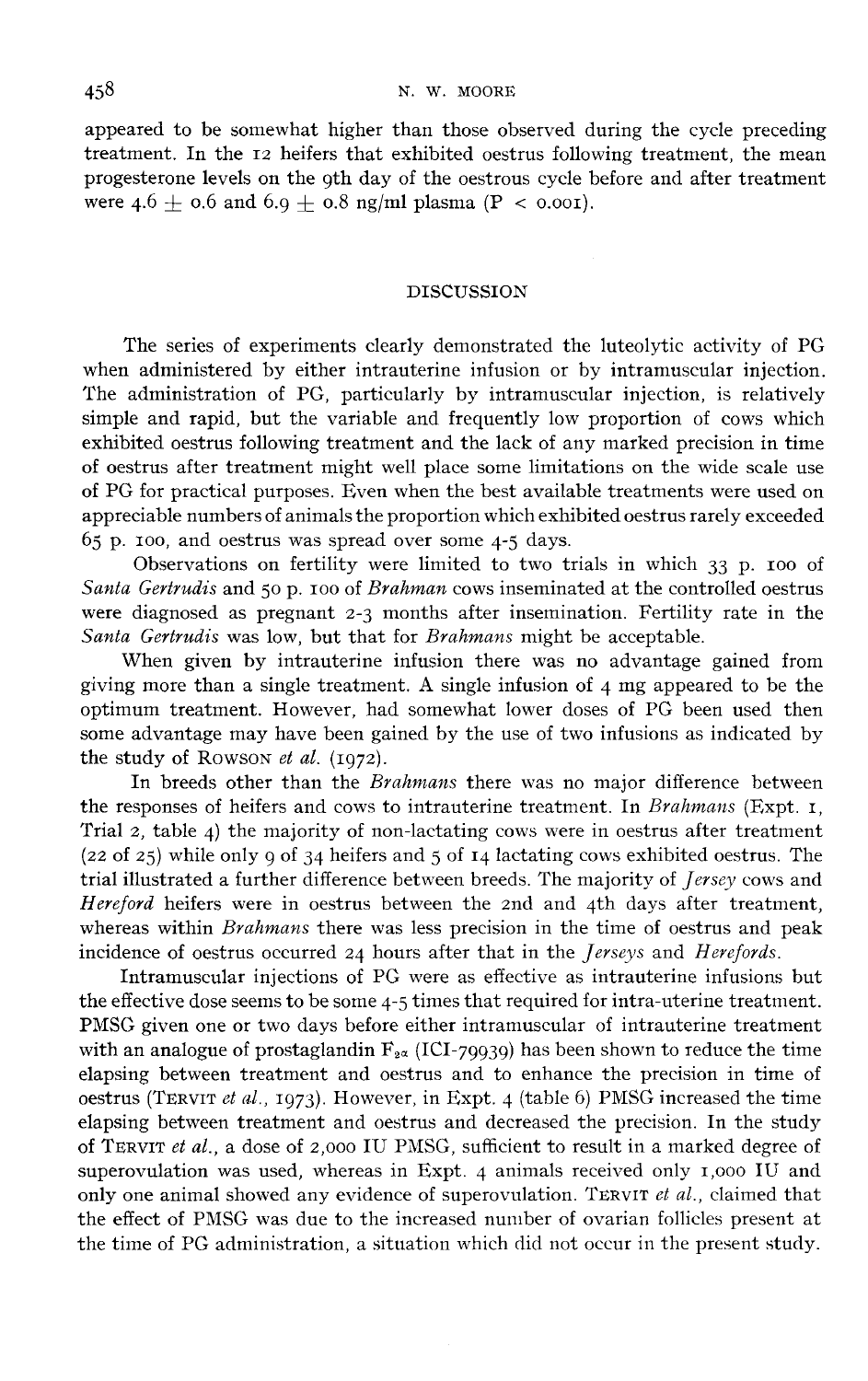If PMSG is to be used in conjunction with PG it would seem desirable to restrict the dose of PMSG to avoid the problems of abortion, foetal death and calving difficulties associated with multiple pregnancies in cattle (GORDON *et al.*,  $1970$ ; TESTART PGF<sub>2</sub> $\alpha$  CONTROL OF OESTRUS IN CATTLE 459<br>If PMSG is to be used in conjunction with PG it would seem desirable to restrict<br>the dose of PMSG to avoid the problems of abortion, foetal death and calving diffi-<br>culties asso et al., zg7o).

> Colloque : Control of sexual cycles in domestic animals October 27-30, 1974, Nouzilly.

#### ACKNOWLEDGEMENTS

Some of the data presented in tables 2 and 4were kindly made available by Dr. J. N. SHELTON of Australian Transplant Breeders, Mittagong, N. S. W.

## RÉSUMÉ

## UTILISATION DES PROSTAGLANDINES F<sub>2</sub>« DONNÉES SOIT PAR INFUSION INTRAUTÉRINE, SOIT PAR INJECTION INTRAMUSCULAIRE POUR LE CONTRÔLE DE L'œSTRUS ET DE I,'OVULATION CHEZ LES BOVINS

Au cours d'une série d'expériences, les prostaglandines ont été administrées par infusion intrauterine ou injections intramusculaires chez diverses races de vaches. La prostaglandine  $PFG_{2\alpha}$  a été choisie à cause de sa relative facilité d'obtention et à cause d'une absence présumée d'effets secondaires inacceptables. Les infusions intrauterines (2 à 4 mg de PGF<sub>2 $\alpha$ </sub>) étaient effec-Au cours d'une série d'expériences, les prostaglandines ont été administrées par infusion<br>intrauterine ou injections intramusculaires chez diverses races de vaches. La prostaglandine<br> $PFG_{2\alpha}$  a été choisie à cause de sa tuées à travers le cervix dans la lumière de la corne utérine ipsilatérale à l'ovaire portant le corps jaune tandis que les injections intramusculaires étaient faites dans le cou. Les animaux qui ne montraient pas un corps jaune bien développé étaient rejetés. Les animaux qui manifestaient l'oestrus après traitement étaient inséminés et la fertilité étaient évaluée par palper rectal. Cette série d'expériences a été réalisée sur 478 animaux.

Une proportion variable et souvent faible de vaches montrèrent l'œstrus après traitement. Même lorsque les meilleurs traitements furent utilisés sur un nombre suffisant d'animaux, la<br>proportion des œstrus observés excéda rarement 65 p. 100 et s'étala sur 4-5 jours.

proportion des ortions observés exches *Santa Gertrudis* a été faible (33 p. 100) mais celui des vaches *Brahmas* acceptable (50 p. 100).

Les injections intramusculaires de PG ont été aussi efficaces que les infusions intrautérines mais la dose efficace 4-5 fois plus élevée que celle exigée par le traitement intrautérin.

#### REFERENCES

- GORDON I., WILLIAMS G., EDWARDS J., 1962. The use of serum gonadotrophin (PMS) in the induction<br>of twin-pregnancy in the cow. *J. Agric. Sci.*, 59, 143-198.<br>LAUDERDALE J. W., 1972. Effects of PGF<sub>2</sub>x on pregnancy and estro EXET TAMENCES<br>SRDON I., WILLIAMS G., EDWARDS J., 1962. The use of s<br>of twin-pregnancy in the cow. J. Agric. Sci., 59, 143-198.<br>NUDERDALE I. W., 1972. Effects of PGF<sub>92</sub> on pregnancy
- LAUDERDALE J. W., 1972. Effects of  $PGF_{2\alpha}$  on pregnancy and estrous cycle of cattle. *J. Anim. Sci.* 35, 246. LAUDERDALE J. W., 1972. Effects of  $PGF_{1\alpha}$  on pregnancy and estrous cycle of cattle. J. Anim. Sci.<br>35, 246.<br>Louis T. M., HAFS H. D., MORROW D. A., 1972. Estrus and ovulation after uterine PGF<sub>3 $\alpha$ </sub> in cows.<br>J. Anim. Sc
- **35,** 246.<br>
Louts T. M., HAFS H. D., MORROW D. A., 1972. Estrus and ovulation after uterine  $PGF_{2\alpha}$  in cows.<br> *J. Anim. Sci.*, **35**, 247-248.<br>
MOORE N. W., 1974. The control of time of oestrus and ovulation and the indu
- in cattle.  $A$ ust. J. Agric. Res. (In Press).
- J. Anim. Sci., 35, 247-248.<br>
MOORE N. W., 1974. The control of time of oestrus and ovulation and the induction of superovulation<br>
in cattle. Aust. J. Agric. Res. (In Press).<br>
NEILL J. D., JOHANSSON E. D. B., DATTA J. K.,